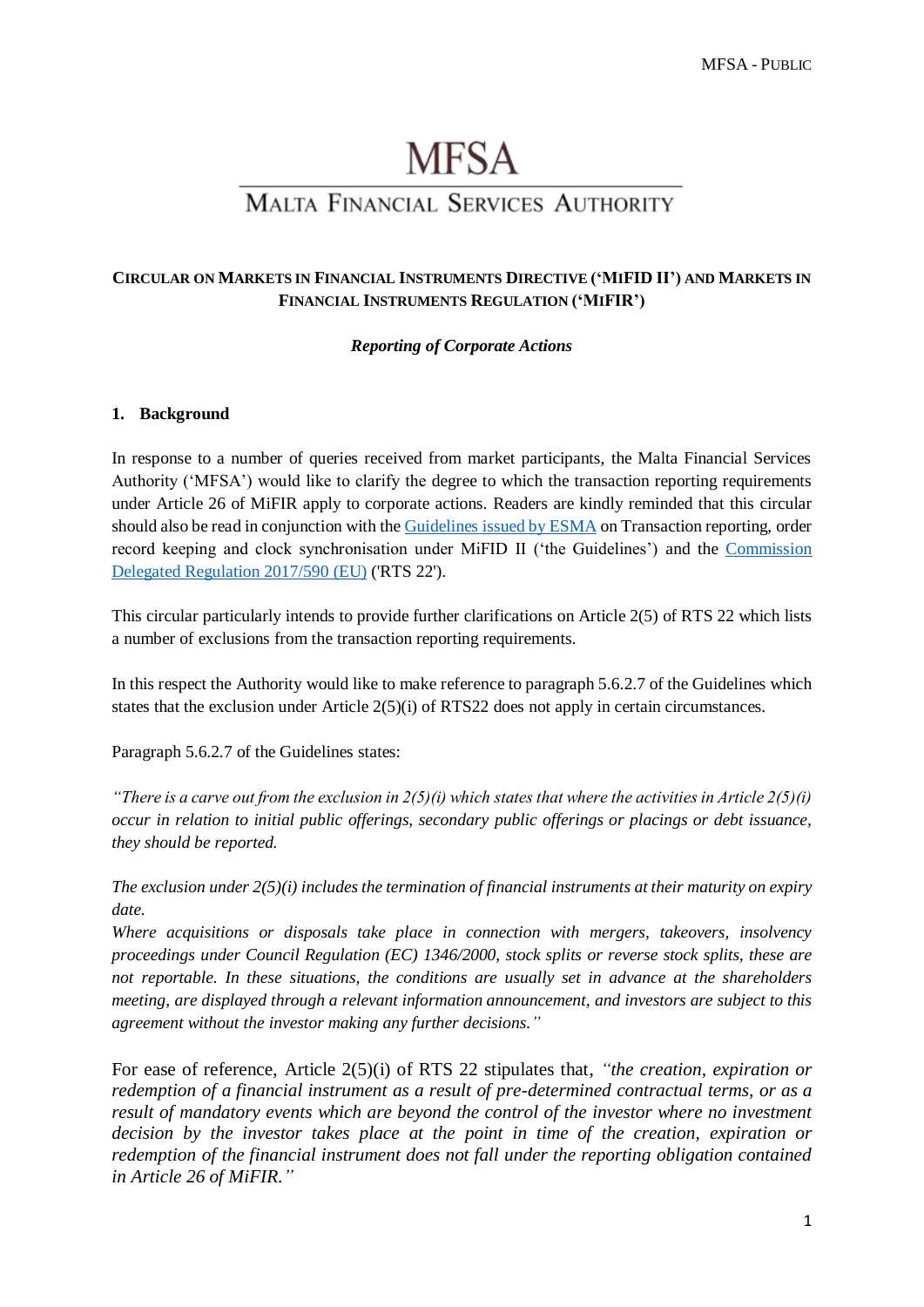#### **2. Changes in Share Capital (Redenomination, Bonus Shares, or Share Splits)**

Paragraph 5.6.2.7 of the Guidelines also states that *automatic increases or decreases of notional stemming from amortization schedules are also not reportable since the conditions have been already set at the point in time of the initial contract with no decision being made at the time of decrease/increase of notional.* 

Accordingly, changes in share capital through for instance, allotment of shares (bonus share), share splits, redenomination of shares and so on, would not be reportable under Article 26 of MiFIR if the conditions have been already set at the point in time of the initial contract, with no decision being made by the investor.

# **3. Scrip Dividends**

According to the Guidelines*, the issuance of scrip dividends are not reportable subject to the carve out above as this involves the creation of financial instruments as a result of pre-determined contractual terms where no investment decision is made by the investor at the time of the instruments' creation…*

*… However, events where the investor makes a decision at the point in time of creation, expiration or redemption are reportable. These events include where the client is electing to receive cash or instruments in a takeover bid or where an issuer has a choice whether to deliver in cash or in financial instruments."*

Therefore, the determination of whether scrip dividends are reportable in terms of Article 26 of MiFIR depends on whether the investor has made an investment decision or otherwise. More specifically, if an issuer through a scrip dividend automatically provides additional shares to existing shareholders in proportion to the shares which they already hold (i.e. issuance of shares instead of a cash dividend), then such a scrip dividend does not appear to require a transaction report in terms of Article 26 of MiFIR.

However this position alters if the issuer opts to provide a choice to existing shareholders between the delivery of a cash dividend versus the delivery of shares. In such a case, if existing shareholders opt to receive shares rather than cash dividends, such transactions are required to be reported in terms of Article 26 of MiFIR.

#### **4. Rights Issues**

According to Article 2(5)(h) of RTS 22 *the exercise of a right embedded in a financial instrument, or the conversion of a convertible bond and the resultant transaction in the underlying financial instrument*  is not subject to transaction reporting.

Paragraph 5.6.2.6 of the Guidelines state the following:-